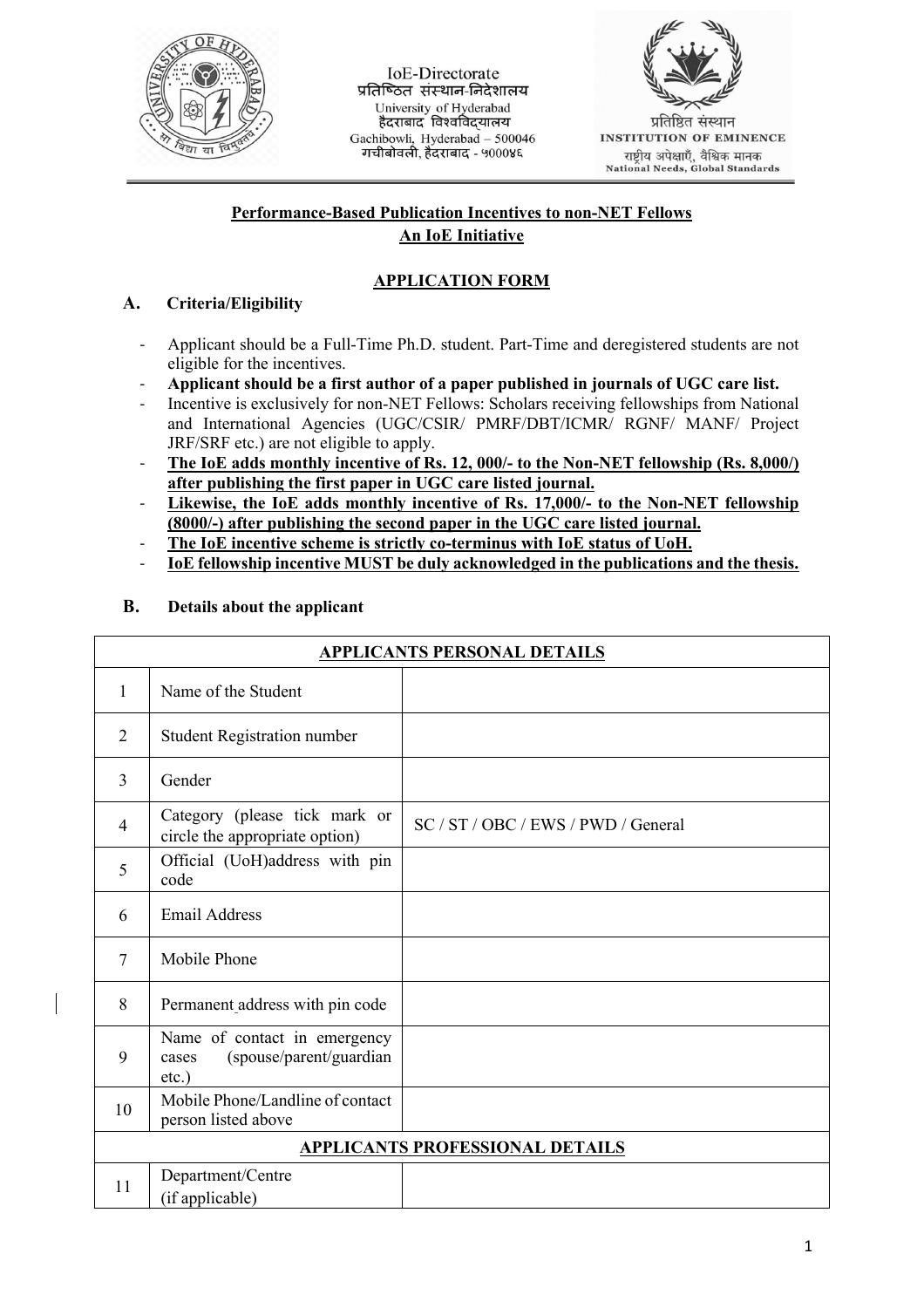| 12 | School               |  |
|----|----------------------|--|
| 13 | Date of Registration |  |

| 14                             | Name of Supervisor                                                                      |  |  |  |
|--------------------------------|-----------------------------------------------------------------------------------------|--|--|--|
| 15                             | Field of Specialization                                                                 |  |  |  |
| 16                             | <b>Publication Details</b>                                                              |  |  |  |
| 17                             | Name of the Journal                                                                     |  |  |  |
| 18                             | Serial No. in the list of UGC care<br>journals (attach evidence)                        |  |  |  |
| 19                             | Date of Publication (Enclose<br>Acceptance letter/Reprint)                              |  |  |  |
| 20                             | Details of financial assistance<br>received from UoH/ IoE                               |  |  |  |
| 21                             | Details of performance-based<br>incentives already received from<br>IoE (enclose proof) |  |  |  |
| <b>APPLICANTS BANK DETAILS</b> |                                                                                         |  |  |  |
| 22                             | Name of the Account Holder                                                              |  |  |  |
| 23                             | <b>Bank Account number</b>                                                              |  |  |  |
| 24                             | <b>Bank IFSC Code</b>                                                                   |  |  |  |
| 25                             | <b>Bank Branch Address</b>                                                              |  |  |  |

#### **Declaration from the applicant**

 I \_\_\_\_\_\_\_\_\_\_\_\_\_\_\_\_\_\_\_\_\_\_\_\_\_\_\_, S/o\_\_\_\_\_\_\_\_\_\_\_\_\_\_\_\_\_\_\_\_\_\_\_\_\_\_\_\_\_\_, applicant for IoE performance-based incentive state that the information provided by me is true to the best of my knowledge. If proved wrong at any stage of study, I am liable for any penalty as per the UoH disciplinary rules. I also state that the information provided by me is proved wrong at a later date I return the financial assistance received from IoE to the University. I accept the condition that IoE incentive scheme is strictly co-terminus with IoE status of UoH and NOT beyond and I shall duly acknowledge the fellowship assistance in my publications and the thesis.

I am also aware that the Performance-Based Publication Incentive is given for first author publications and that a full-time scholar is eligible to receive such incentives only twice during the tenure of the course. If I am availing financial support from any National or International agencies at a later stage, I will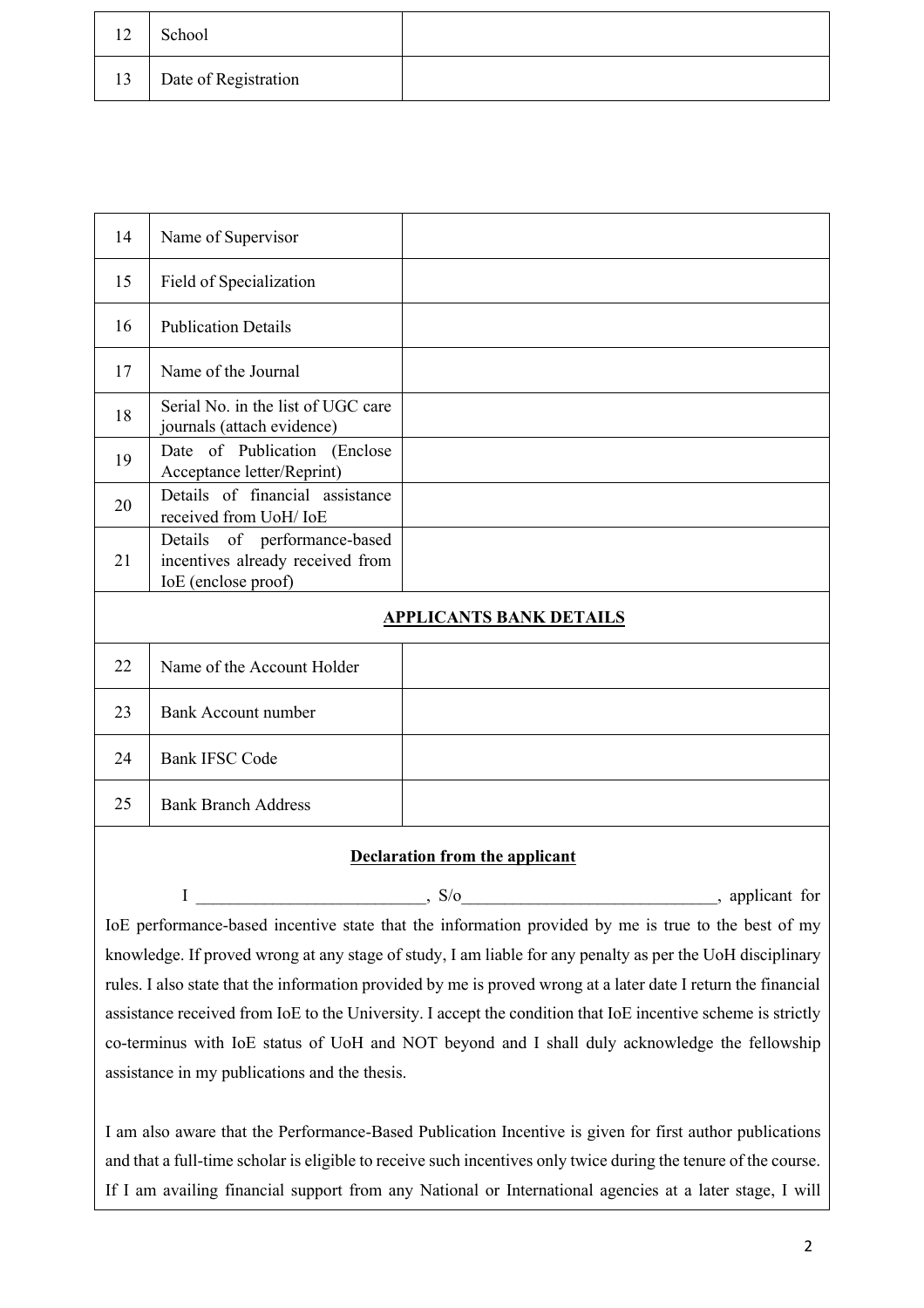communicate the same and withdrawn my IoE fellowship.

Further, I hereby agree that all the papers published by me will duly acknowledge the IoE funding.

Signature of the applicant

| <b>Recommendations of Supervisor</b> |                                                                                 |  |  |  |  |
|--------------------------------------|---------------------------------------------------------------------------------|--|--|--|--|
|                                      | Is the paper published in<br>the list of journals<br>included in UGC care list? |  |  |  |  |
|                                      | Is the applicant first<br>author?                                               |  |  |  |  |
| 3                                    | Specific comments on the<br>quality of the work                                 |  |  |  |  |

Signature of the Student

Signature of the Supervisor

Signature and Recommendations of the Head of the Department/Centre (in case of multidepartmental Schools)

Signature and Recommendations of the Dean of the School

Recommendations of the Director, IoE

## **FOR OFFICE USE ONLY**

| Application form has been signed by the student                          |            |    |
|--------------------------------------------------------------------------|------------|----|
| Application form has been approved and signed by the supervisor          | Yes        | No |
| Applicant is NOT availing financial assistance under any other schemes   |            |    |
| Application form has been approved and signed by Head of Academic Unit   | <b>Yes</b> | No |
| Application form has been approved and signed by the Dean                | Yes        | No |
| Applicant is a first author of paper published in UGC care list journals |            |    |

**Authorised Signature (Convener of Fellowships Committee)**

**Amount Approved: Rs. \_\_\_\_\_\_\_\_\_\_\_**